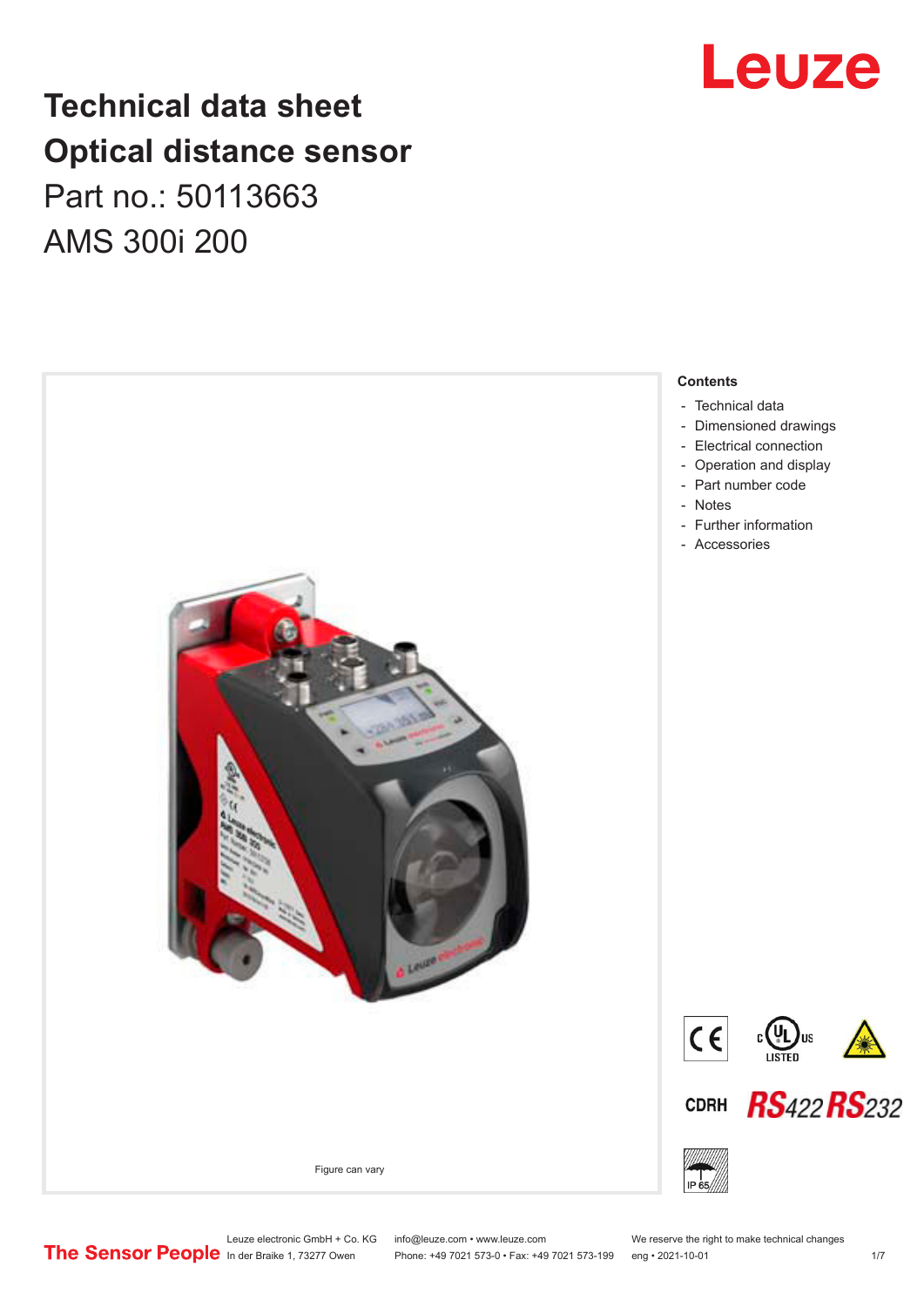## <span id="page-1-0"></span>**Technical data**

#### **Basic data**

| <b>Series</b>                    | <b>AMS 300i</b>                                             |
|----------------------------------|-------------------------------------------------------------|
| <b>Application</b>               | Collision protection of cranes / gantry<br>cranes           |
|                                  | Positioning of electroplating plants                        |
|                                  | Positioning of high-bay storage devices                     |
|                                  | Positioning of skillet systems and side-<br>tracking skates |
|                                  |                                                             |
| <b>Characteristic parameters</b> |                                                             |
| <b>MTTF</b>                      | 31 years                                                    |
|                                  |                                                             |

#### **Optical data**

| <b>Light source</b> | Laser, Red             |
|---------------------|------------------------|
| Laser class         | 2. IEC/EN 60825-1:2014 |

#### **Measurement data**

| <b>Measurement range</b>  | 200  200,000 mm  |
|---------------------------|------------------|
| Accuracy                  | $3 \, \text{mm}$ |
| Reproducibility (3 sigma) | 2 1 mm           |
| Max. traverse rate        | $10 \text{ m/s}$ |
|                           |                  |

#### **Electrical data**

**Performance data Supply voltage U<sub>B</sub>** 

18 ... 30 V, DC

**Type** RS 232, RS 422

19,200 ... 115,200 Bd

#### **Interface**

| Type                      |
|---------------------------|
| <b>RS 232</b>             |
| <b>Transmission speed</b> |
|                           |

**RS 422 Transmission speed** 19,200 ... 115,200 Bd

#### **Connection**

**Number of connections** 3 Piece(s)

| <b>Connection 1</b>          |                   |
|------------------------------|-------------------|
| <b>Function</b>              | <b>BUS IN</b>     |
|                              | Data interface    |
| <b>Type of connection</b>    | Connector         |
| <b>Designation on device</b> | <b>BUS IN</b>     |
| <b>Thread size</b>           | M12               |
| <b>Type</b>                  | Male              |
| No. of pins                  | $5 - pin$         |
| Encoding                     | B-coded           |
|                              |                   |
| <b>Connection 3</b>          |                   |
| <b>Function</b>              | PWR / SW IN / OUT |
|                              | Voltage supply    |
| <b>Type of connection</b>    | Connector         |
| <b>Designation on device</b> | <b>PWR</b>        |
| <b>Thread size</b>           | M <sub>12</sub>   |
| <b>Type</b>                  | Male              |
| No. of pins                  | $5 - pin$         |
| Encoding                     | A-coded           |

| <b>Connection 4</b>          |                   |
|------------------------------|-------------------|
| <b>Function</b>              | Service interface |
| <b>Type of connection</b>    | Connector         |
| <b>Designation on device</b> | <b>SERVICE</b>    |
| <b>Thread size</b>           | M <sub>12</sub>   |
| <b>Type</b>                  | Female            |
| No. of pins                  | $5 - pin$         |
| Encoding                     | hehon-A           |

#### **Mechanical data**

| Design                   | Cubic                     |
|--------------------------|---------------------------|
| Dimension (W x H x L)    | 84 mm x 166.5 mm x 159 mm |
| <b>Housing material</b>  | Metal                     |
| Net weight               | $2,450$ q                 |
| <b>Type of fastening</b> | Through-hole mounting     |

#### **Operation and display**

| Type of display             | LC Display        |
|-----------------------------|-------------------|
|                             | LED               |
| <b>Operational controls</b> | Membrane keyboard |

#### **Environmental data**

| Ambient temperature, operation     | $-550 °C$   |
|------------------------------------|-------------|
| Ambient temperature, storage       | $-30$ 70 °C |
| Relative humidity (non-condensing) | 90%         |
| <b>Certifications</b>              |             |
| Degree of protection               | IP 65       |
| <b>Protection class</b>            | Ш           |
| <b>Certifications</b>              | c UL US     |

#### **Classification**

| <b>Customs tariff number</b> | 90318020 |
|------------------------------|----------|
| eCl@ss 5.1.4                 | 27270801 |
| eCl@ss 8.0                   | 27270801 |
| eCl@ss 9.0                   | 27270801 |
| eCl@ss 10.0                  | 27270801 |
| eCl@ss 11.0                  | 27270801 |
| <b>ETIM 5.0</b>              | EC001825 |
| <b>ETIM 6.0</b>              | EC001825 |
| <b>ETIM 7.0</b>              | EC001825 |

## Leuze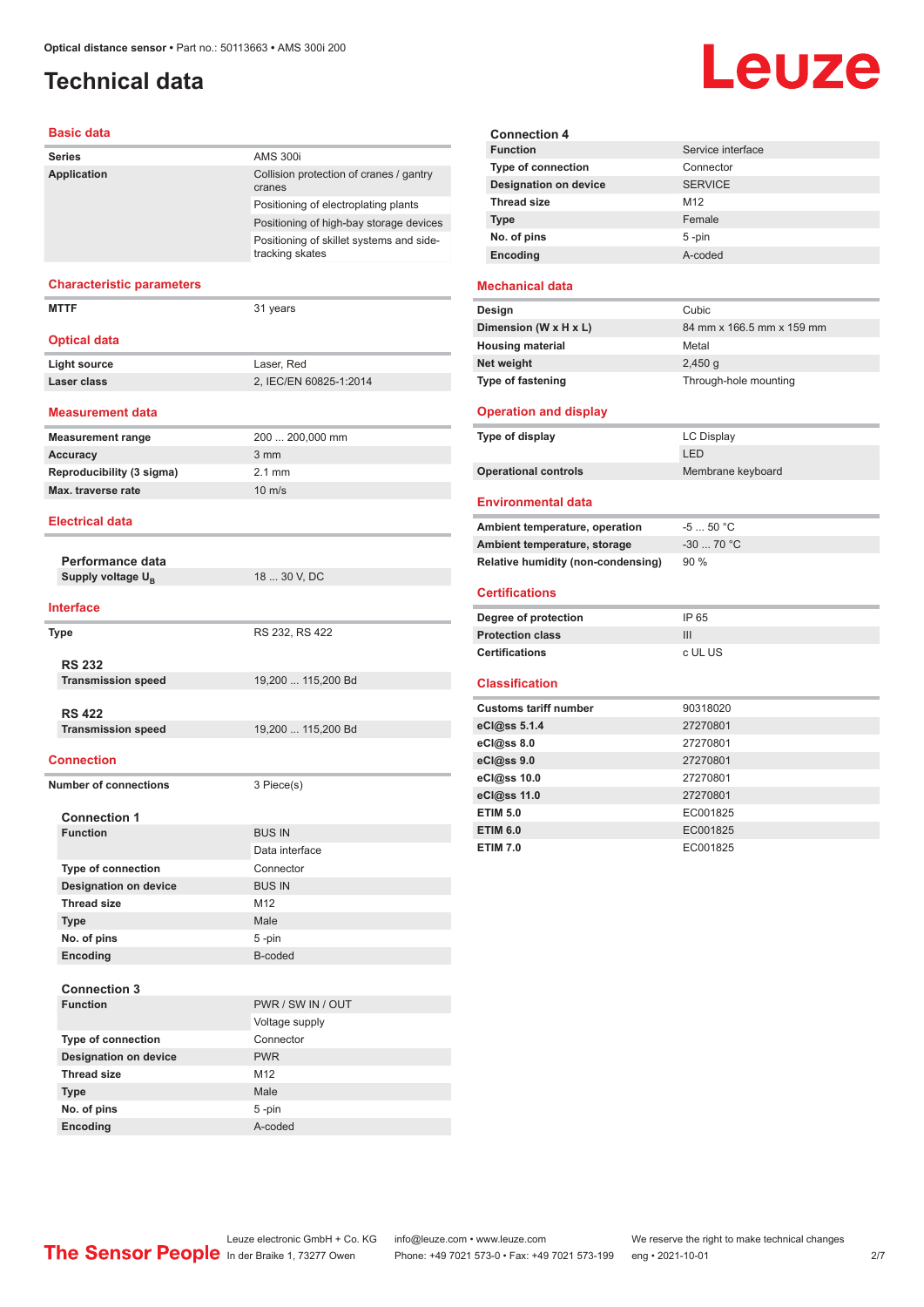## <span id="page-2-0"></span>**Dimensioned drawings**

All dimensions in millimeters



A M5 screw for alignment

C Optical axis

D Zero point of the distance to be measured

B Knurled nut with WAF 4 hexagon socket and M 5 nut for securing

## **Leuze**

Leuze electronic GmbH + Co. KG info@leuze.com • www.leuze.com We reserve the right to make technical changes<br>
The Sensor People in der Braike 1, 73277 Owen Phone: +49 7021 573-0 • Fax: +49 7021 573-199 eng • 2021-10-01

Phone: +49 7021 573-0 • Fax: +49 7021 573-199 eng • 2021-10-01 3/7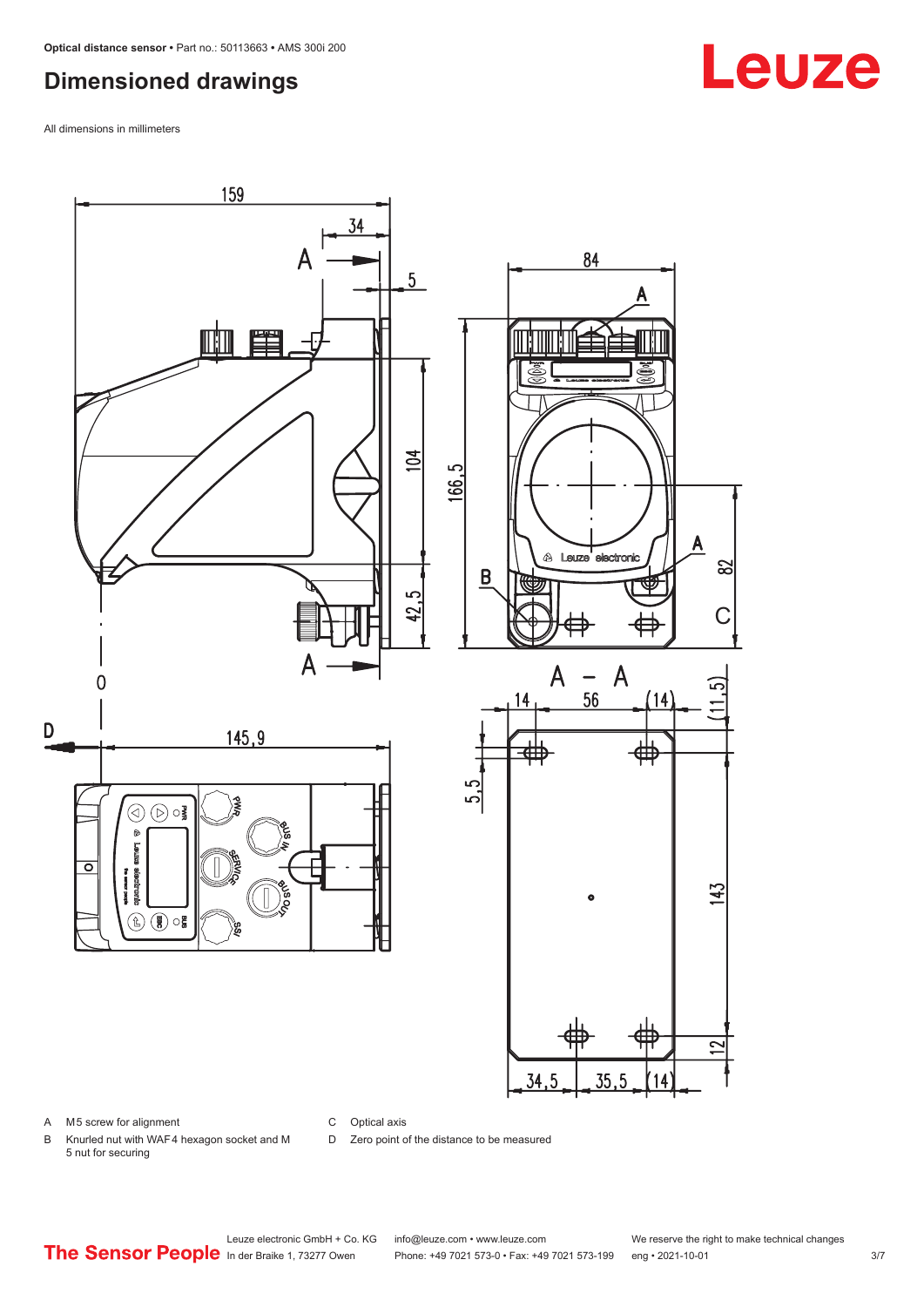## <span id="page-3-0"></span>**Electrical connection**

| <b>Function</b>           | <b>BUS IN</b>  |
|---------------------------|----------------|
|                           | Data interface |
| <b>Type of connection</b> | Connector      |
| <b>Thread size</b>        | M12            |
| <b>Type</b>               | Male           |
| <b>Material</b>           | Metal          |
| No. of pins               | $5$ -pin       |
| Encoding                  | B-coded        |

#### **Pin Pin assignment**

|              | <b>NC</b>      |
|--------------|----------------|
| $\mathbf{2}$ | <b>TXD</b>     |
| 3            | <b>GND ISO</b> |
| 4            | NC             |
| 5            | RxD            |

#### **Connection 3 PWR**

| ٠ |  |  |
|---|--|--|
|   |  |  |

| <b>Function</b>    | PWR / SW IN / OUT |  |
|--------------------|-------------------|--|
|                    | Voltage supply    |  |
| Type of connection | Connector         |  |
| <b>Thread size</b> | M12               |  |
| <b>Type</b>        | Male              |  |
| <b>Material</b>    | Metal             |  |
| No. of pins        | $5$ -pin          |  |
| Encoding           | A-coded           |  |

## **Pin Pin assignment**

|                         | <b>VIN</b>       |  |
|-------------------------|------------------|--|
| $\overline{2}$          | I/O <sub>1</sub> |  |
| 3                       | GND              |  |
| $\overline{\mathbf{A}}$ | I/O2             |  |
| 5                       | FE               |  |
|                         |                  |  |

#### **Connection 4 SERVICE**

| <b>Function</b>    | Service interface |
|--------------------|-------------------|
| Type of connection | Connector         |
| <b>Thread size</b> | M12               |
| <b>Type</b>        | Female            |
| <b>Material</b>    | Metal             |
| No. of pins        | $5$ -pin          |
| Encoding           | A-coded           |

#### **Pin Pin assignment**

|                | n.c.             |  |
|----------------|------------------|--|
| $\overline{2}$ | <b>RS 232-TX</b> |  |
| 3              | <b>GND</b>       |  |
| $\overline{4}$ | <b>RS 232-RX</b> |  |
|                | n.c.             |  |



## Leuze







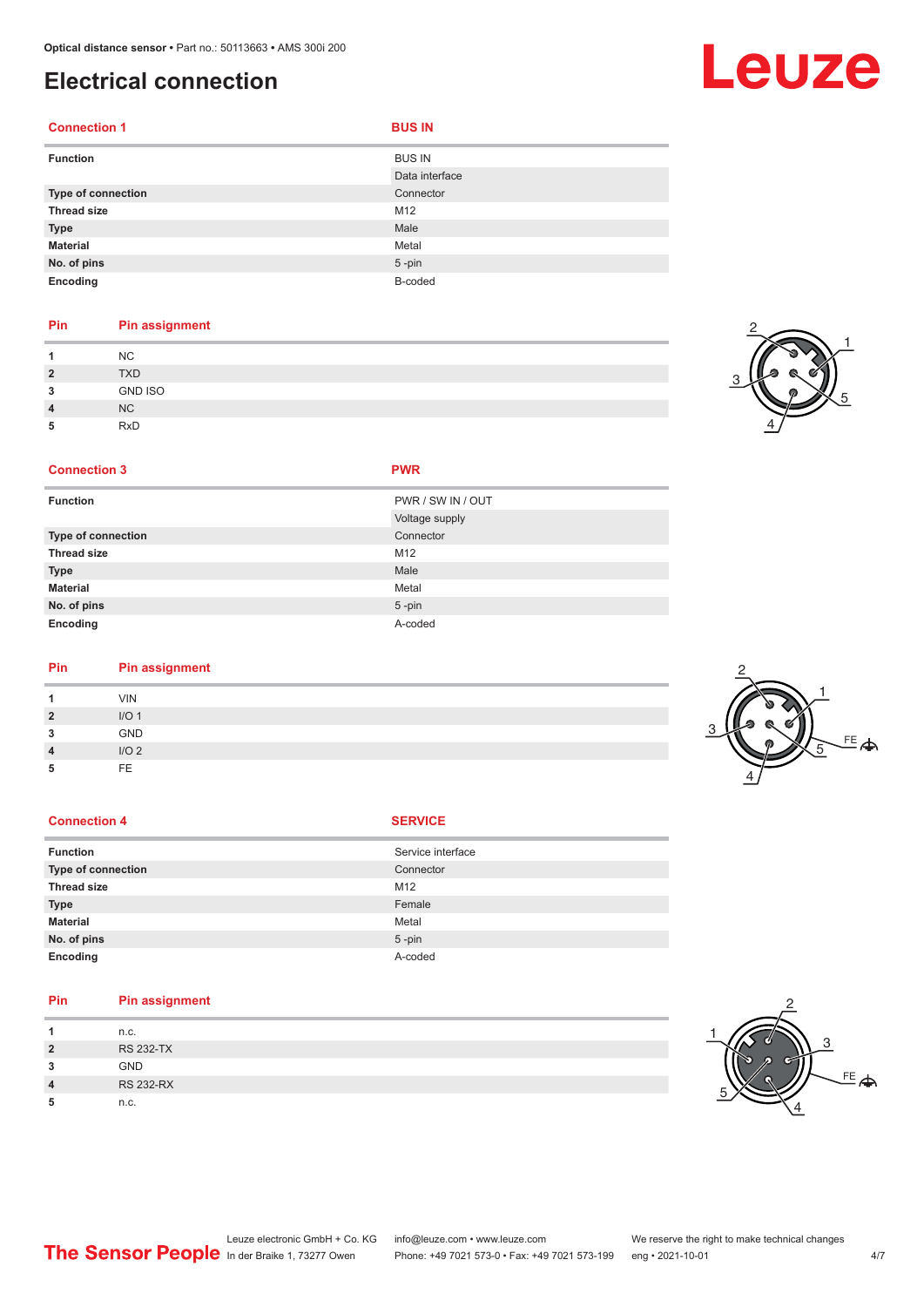## <span id="page-4-0"></span>**Operation and display**

## Leuze

| <b>LED</b>  |            | <b>Display</b>          | <b>Meaning</b>                                                              |  |
|-------------|------------|-------------------------|-----------------------------------------------------------------------------|--|
|             | <b>PWR</b> | Off                     | No supply voltage                                                           |  |
|             |            | Green, flashing         | Voltage connected / no measurement value output / initialization<br>running |  |
|             |            | Green, continuous light | Device OK, measurement value output                                         |  |
|             |            | Red, flashing           | Device OK, warning set                                                      |  |
|             |            | Red, continuous light   | No measurement value output                                                 |  |
| $2^{\circ}$ | <b>BUS</b> | Green, flashing         | Device ok, initialization phase                                             |  |
|             |            | Green, continuous light | Data transmission active                                                    |  |

## **Part number code**

Part designation: **AMS 3XXi YYY Z AAA**

| <b>AMS</b> | <b>Operating principle</b><br>AMS: absolute measurement system                                                                                                                                                                                        |
|------------|-------------------------------------------------------------------------------------------------------------------------------------------------------------------------------------------------------------------------------------------------------|
| 3XXi       | Series/interface (integrated fieldbus technology)<br>300i: RS 422/RS 232<br>301i: RS 485<br>304i: PROFIBUS DP / SSI<br>308i: TCP/IP<br>335i: CANopen<br>338i: EtherCAT<br>348i: PROFINET RT<br>355i: DeviceNet<br>358i: EtherNet/IP<br>384i: Interbus |
| <b>YYY</b> | <b>Operating range</b><br>40: max. operating range in m<br>120: max. operating range in m<br>200: max. operating range in m<br>300: max. operating range in m                                                                                         |
| z          | <b>Special equipment</b><br>H: With heating                                                                                                                                                                                                           |
| AAA        | Interface<br>SSI: with SSI interface                                                                                                                                                                                                                  |

| <b>Note</b>                                                                                  |
|----------------------------------------------------------------------------------------------|
| % A list with all available device types can be found on the Leuze website at www.leuze.com. |

### **Notes**

| Observe intended use!                                                                                                                                                                                                            |
|----------------------------------------------------------------------------------------------------------------------------------------------------------------------------------------------------------------------------------|
| $\%$ This product is not a safety sensor and is not intended as personnel protection.<br>$\&$ The product may only be put into operation by competent persons.<br>$\&$ Only use the product in accordance with its intended use. |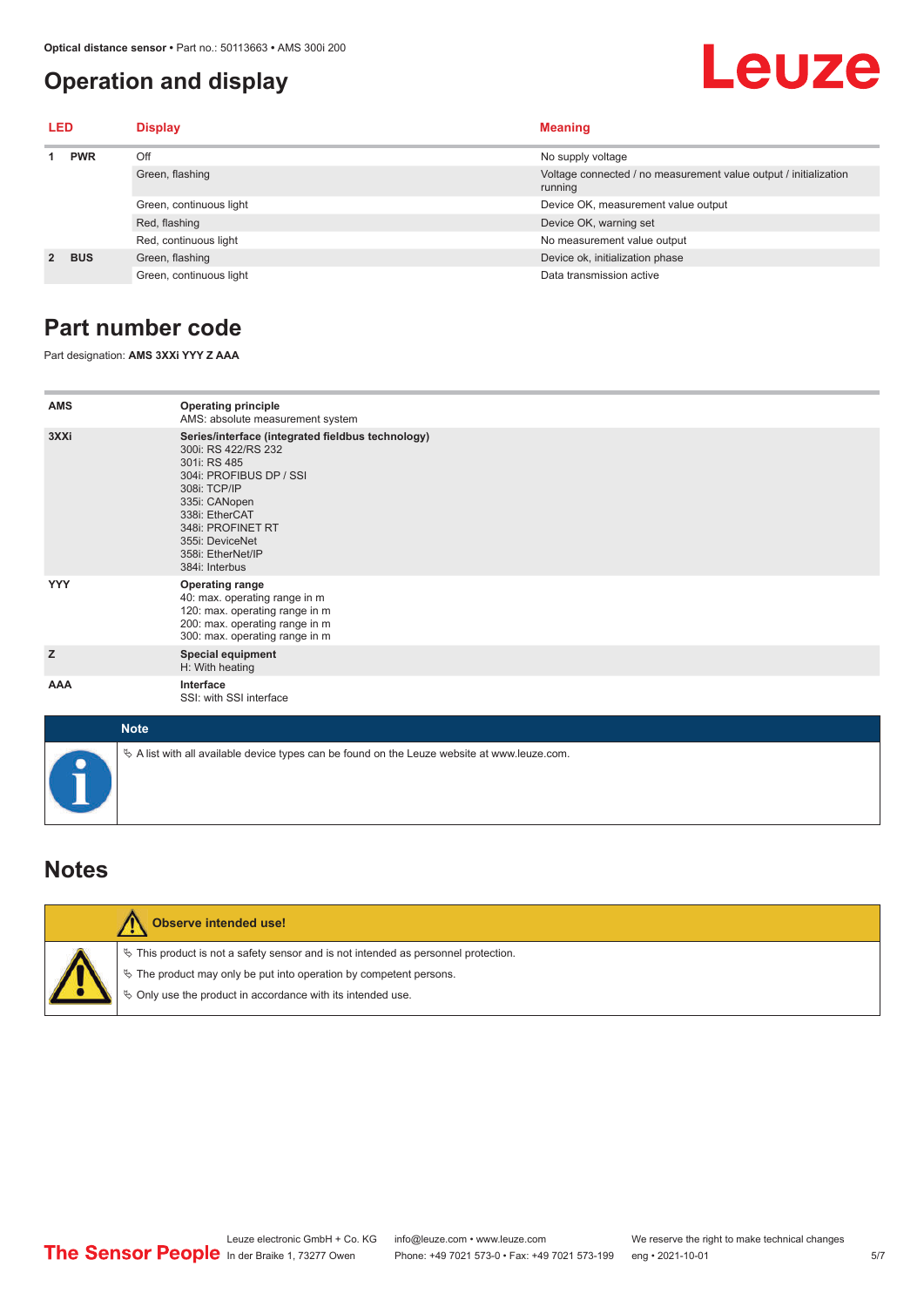### <span id="page-5-0"></span>**Notes**

# Leuze

| <b>ATTENTION! LASER RADIATION - CLASS 2 LASER PRODUCT</b>                                                                                                                                                                                                           |
|---------------------------------------------------------------------------------------------------------------------------------------------------------------------------------------------------------------------------------------------------------------------|
| Do not stare into beam!<br>The device satisfies the requirements of IEC/EN 60825-1:2014 safety requlations for a product of laser class 2 as well as the U.S. 21 CFR 1040.10<br>regulations with deviations corresponding to Laser Notice No. 56 from May 08, 2019. |
| $\&$ Never look directly into the laser beam or in the direction of reflected laser beams! If you look into the beam path over a longer time period, there is a risk<br>of injury to the retina.                                                                    |
| $\%$ Do not point the laser beam of the device at persons!                                                                                                                                                                                                          |
| Interrupt the laser beam using a non-transparent, non-reflective object if the laser beam is accidentally directed towards a person.                                                                                                                                |
| $\%$ When mounting and aligning the device, avoid reflections of the laser beam off reflective surfaces!                                                                                                                                                            |
| $\&$ CAUTION! Use of controls or adjustments or performance of procedures other than specified herein may result in hazardous light exposure.                                                                                                                       |
| $\&$ Observe the applicable statutory and local laser protection requisitions.                                                                                                                                                                                      |
| $\%$ The device must not be tampered with and must not be changed in any way.<br>There are no user-serviceable parts inside the device.<br>Repairs must only be performed by Leuze electronic GmbH + Co. KG.                                                        |

#### **NOTE Affix laser information and warning signs!** Laser information and warning signs are affixed to the device. In addition, self-adhesive laser information and warning signs (stick-on labels) are supplied in several languages. ª Affix the laser information sheet to the device in the language appropriate for the place of use. When using the device in the US, use the stick-on label with the "Complies with 21 CFR 1040.10" note. ª Affix the laser information and warning signs near the device if no signs are attached to the device (e.g. because the device is too small) or if the attached laser information and warning signs are concealed due to the installation position.  $\%$  Affix the laser information and warning signs so that they are legible without exposing the reader to the laser radiation of the device or other optical radiation.

## **Further information**

- For UL applications, use is only permitted in Class 2 circuits in accordance with the NEC (National Electric Code).
- Use as safety-related component within the safety function is possible, if the component combination is designed correspondingly by the machine manufacturer.

## **Accessories**

### Connection technology - Connection cables

|            | Part no. | <b>Designation</b>     | <b>Article</b>   | <b>Description</b>                                                                                                                                                                                     |
|------------|----------|------------------------|------------------|--------------------------------------------------------------------------------------------------------------------------------------------------------------------------------------------------------|
| <b>ALL</b> | 50104171 | KB SSI/IBS-5000-BA     | Connection cable | Suitable for interface: SSI, Interbus-S<br>Connection 1: Connector, M12, Axial, Female, B-coded, 5-pin<br>Connection 2: Open end<br>Shielded: Yes<br>Cable length: 5,000 mm<br>Sheathing material: PUR |
| <b>AIL</b> | 50132079 | KD U-M12-5A-V1-<br>050 | Connection cable | Connection 1: Connector, M12, Axial, Female, A-coded, 5-pin<br>Connection 2: Open end<br>Shielded: No<br>Cable length: 5,000 mm<br>Sheathing material: PVC                                             |